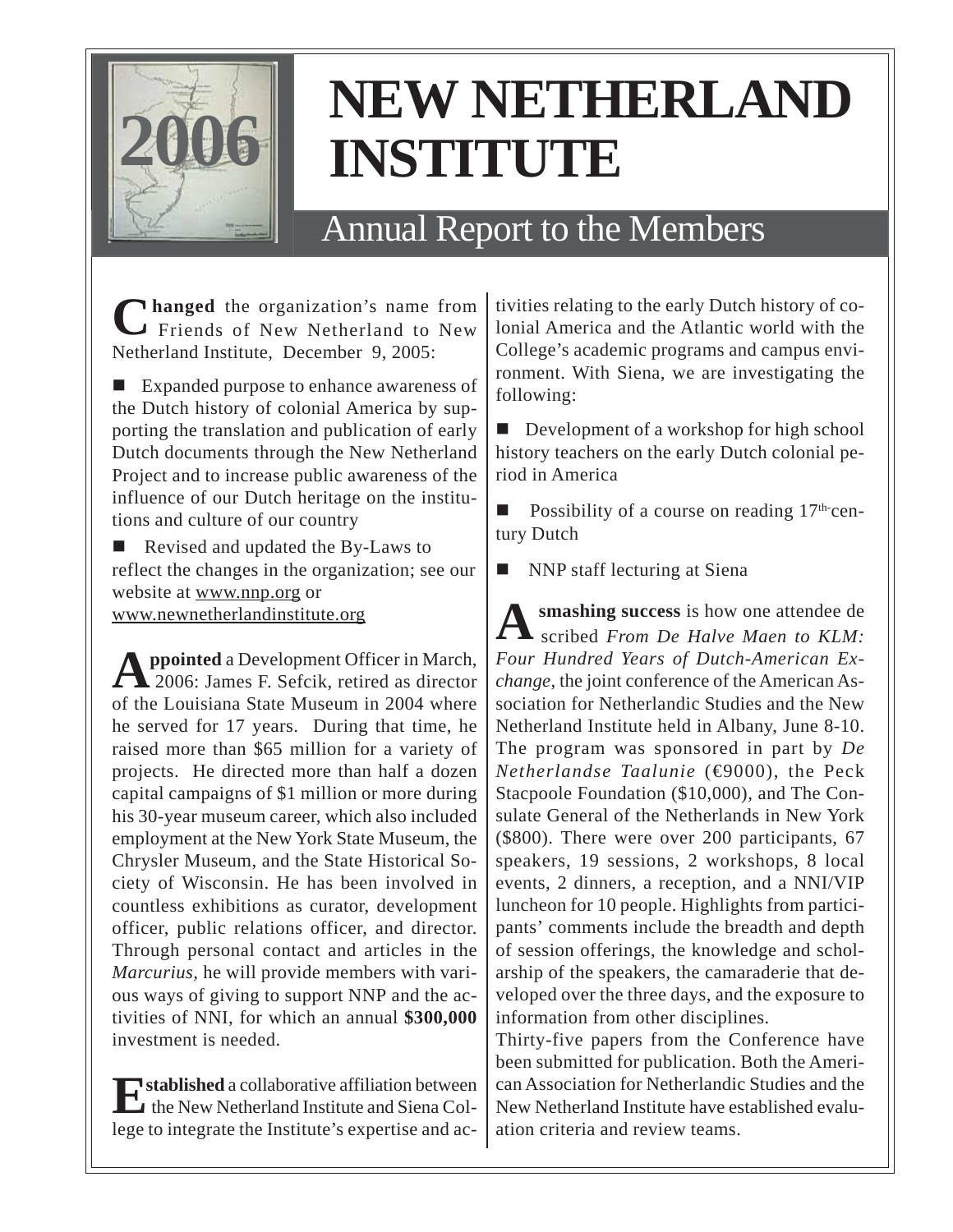**The 2006 Alice P. Kenney Award** was presented on June 9 to Russell Shorto, author and contributing writer at *the New York Times Magazine*, in conjunction with the joint conference. Russell's book *The Island at the Center of the World: the Epic Story of Dutch Manhattan & the Forgotten Colony that Shaped America* has been instrumental in bringing the story of New Netherland to the general public and encouraging interest in this period.

**Academic** support through the Doris G. Quinn Foundation

**Quinn Visiting Professorship:** 

Dr. Jaap Jacobs, University of Amsterdam, is the first Quinn Visiting Professor. He is at Cornell for the fall semester of 2006 and will be at the University of Pennsylvania for spring 2007. His salary is paid in part by the two academic institutions and the Quinn Foundation through the New Netherland Institute.

 Quinn Fellowship, a program in partnership between the McNeil Center for Early American Studies at the University of Pennsylvania and the New Netherland Institute.

**Jeroen van den Hurk**, the inaugural Quinn fellow, worked with the New Netherland Project from September to December 2005. He completed the requirements for his Ph.D. from the University of Delaware with his dissertation entitled "Imagining New Netherland: Origins and Survival of Netherlandic Architecture in Old New York, 1614- 1776."

**Noah Gelfand**, a Ph D candidate at NYU whose dissertation will be entitled "A People Within and Without: International Jewish Commerce and Community in the  $17<sup>th</sup>$  and  $18<sup>th</sup>$  Century Dutch Atlantic World," is the second Quinn Foundation Fellow for the 2006-07 academic year.

 Quinn-Library and Quinn-Archives Research Residencies 2007

With the support from the Doris Quinn

Foundation, the New Netherland Institute and the New York State Library will offer a research residency grant of \$2500 in 2007 for specialized research in Dutch-related documents and printed materials at the New York State Library. The New Netherland Institute and the New York State Archives will also offer a \$2500 research residency grant to facilitate research on New Netherland and on the Dutch Colonial Atlantic World using primary documents in the NYS Archives. Holders of these research residencies will spend up to a year in Albany, New York, working in the rich collections of the New Netherland Project, the New York State Library and the New York State Archives. Applications are due January 15, 2007

**A** dditions to the corpus of translated<br>material on New Netherland material on New Netherland

 The translation of Volume two of the Fort Orange records by Dr. Gehring and Dr. Venema has been completed. After indexing, the volume will be published by Syracuse University Press and dedicated to the Peck Stacpoole Foundation in recognition of their generous support of the Project.

 Adriaen van der Donck's *Description of New Netherland* has been updated by Charles Gehring and William Starna and is under contract to be published by the University of Nebraska Press next year.

■ Dr. Martha D. Shattuck has contracted with the New Netherland Institute to edit documents known as the "New Netherland Papers," held in the *Bontemantel Collection* at the New York Public Library. The collection consists of about 35 documents: 12 of them have been summarized in Stokes' *Iconography*; the petition from New Amsterdam Court for permission to appoint a scout appears in *Records of New Amsterdam*; and the Hartford Treaty appears in *Documents Relative to the Colonial History of the State of New York, Vol. 1*. Dr. Shattuck's introduction will provide an historical background for their content. An index and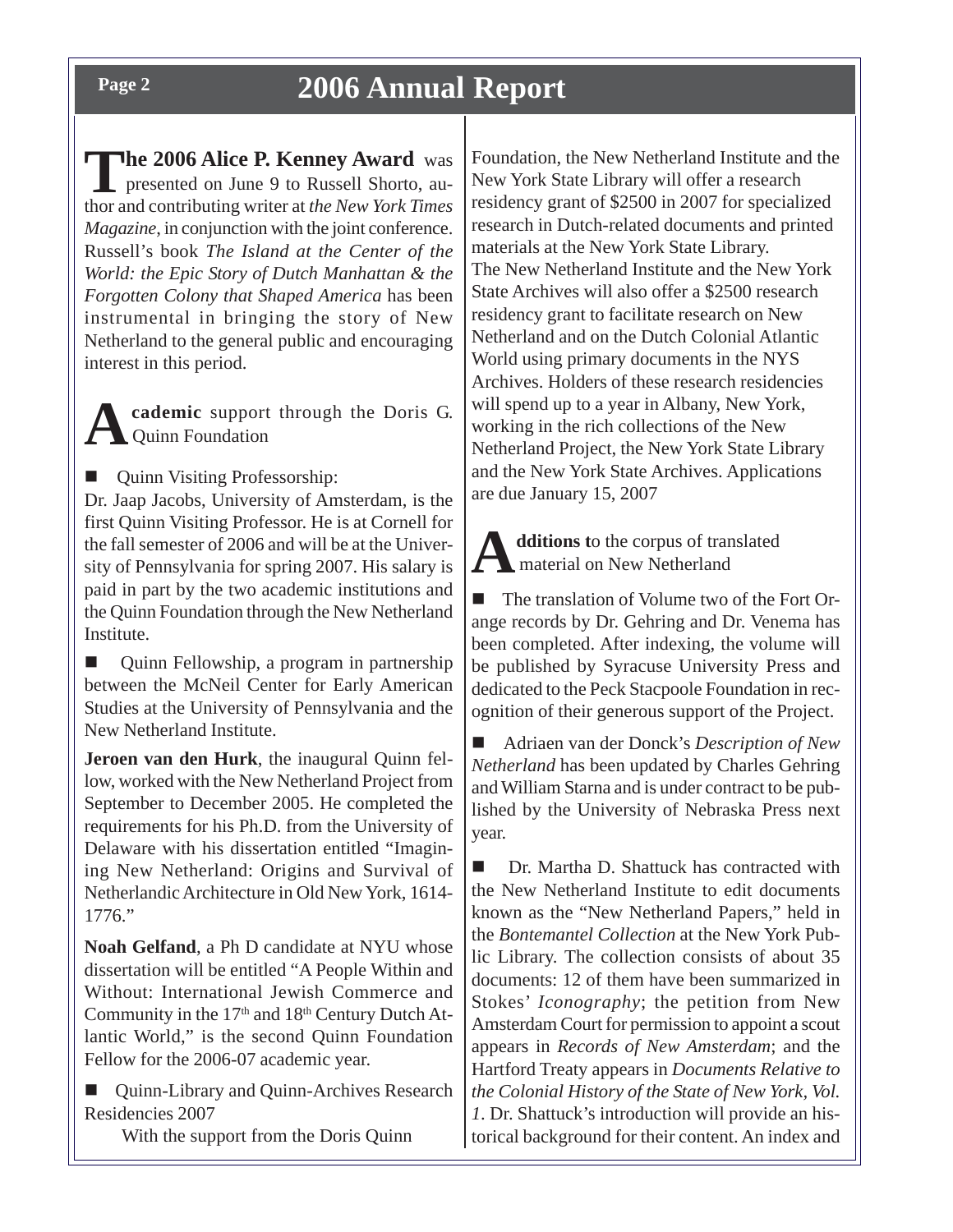glossary will make such information suitable for publication by NNI. Donations are being solicited for publication of this volume, which will be dedicated to the memory of Peter J. Paulson, former President of the Friends of New Netherland. (www.nnp.org)

■ The first four volumes of the *New York Colonial Documents* (Van Laer translations), now out of print, were scanned by Kirtas Technologies, Victor, NY. Volunteer Celia Diamond is now correcting the scanning errors and typos in the first volume. Then the text will be updated and corrected by Dr. Gehring. Eventually it will be available on the website, where it will be searchable and printable.

The New Netherland Project is in the second year of a three-year matching grant funded by the National Endowment for the Humanities (NEH). The estimated need for matching funds in 2007 is \$75,000. A new grant application has been submitted to NEH for 2008 - 2011. If successful, this grant will require NNI to provide \$150,000 in matching funds to support Project staff.

**\$400,000** four-part project for 2009, co ordinated by Jim Sefcik, will shed much needed light on New Netherland and the Dutch. NNI seeks funding from major Dutch-American companies, foundations, and private individuals. Over \$100,000 has already been secured.

■ Produce *Shining the Light on New Netherland*, a first-rate quality traveling exhibition to be shown throughout the former New Netherland area and beyond that will introduce people of all ages to something important but not well known. Exhibits present history far more effectively than any other medium. This exhibit will reach those who do not normally read history books or attend lecture series. Further, it will present material that is not readily available to the average person and will go far beyond what is offered in schools. To our knowledge, no other institution is developing an exhibition on the Dutch in the New World, from Connecticut to Delaware, including Beverwijck and New Amsterdam.

 Co-sponsor *Discovery and Invention: the Worlds of Henry Hudson*, an exhibit of the Museum of the City of New York (MCNY). This will include the assistance of Dr. Charles Gehring and NNI's help with funding and content.

■ Support and facilitate the completion of a documentary DVD, *Illuminating New York's Dutch Past,* about the New Netherland Project and its connection with modern times. This video will provide some historical background about New Netherland, explain why these documents are unique and important, and relate the journey they took from 1674 to the present. It will explain the importance of using documentary evidence and delineate the necessary skills and process of translation. It will describe what kind of material can be found in these early records, with examples of the fascinating information that has already been uncovered. Finally, the documentary will dispel some of the 'Dutch folk myths' and explain some of the misrepresentations of the Dutch in literature, history books, social history, and the like.

■ Produce a *history/exhibit book* that will focus on the history of the Dutch-American heritage, with an introduction by Russell Shorto, author of *The Island at the Center of the World . . . .* Prominent authors and historians working in the field will contribute a series of essays, with emphasis on previously undeveloped topics. The publication is envisioned as a *Liber Amicorum:* similar to a *Festschrift* in praise of a person, this volume will be in praise of New Netherland.

In conjunction with the plans for an Albany Convention Center, NNI is part of an *Ad Hoc* Comn conjunction with the plans for an Albany Con **mittee** to ensure that the archaeological and historical significance of the proposed site for the Center will be recognized and preserved. The Committee is planning an information session to which historical societies, preservation groups, and the general public